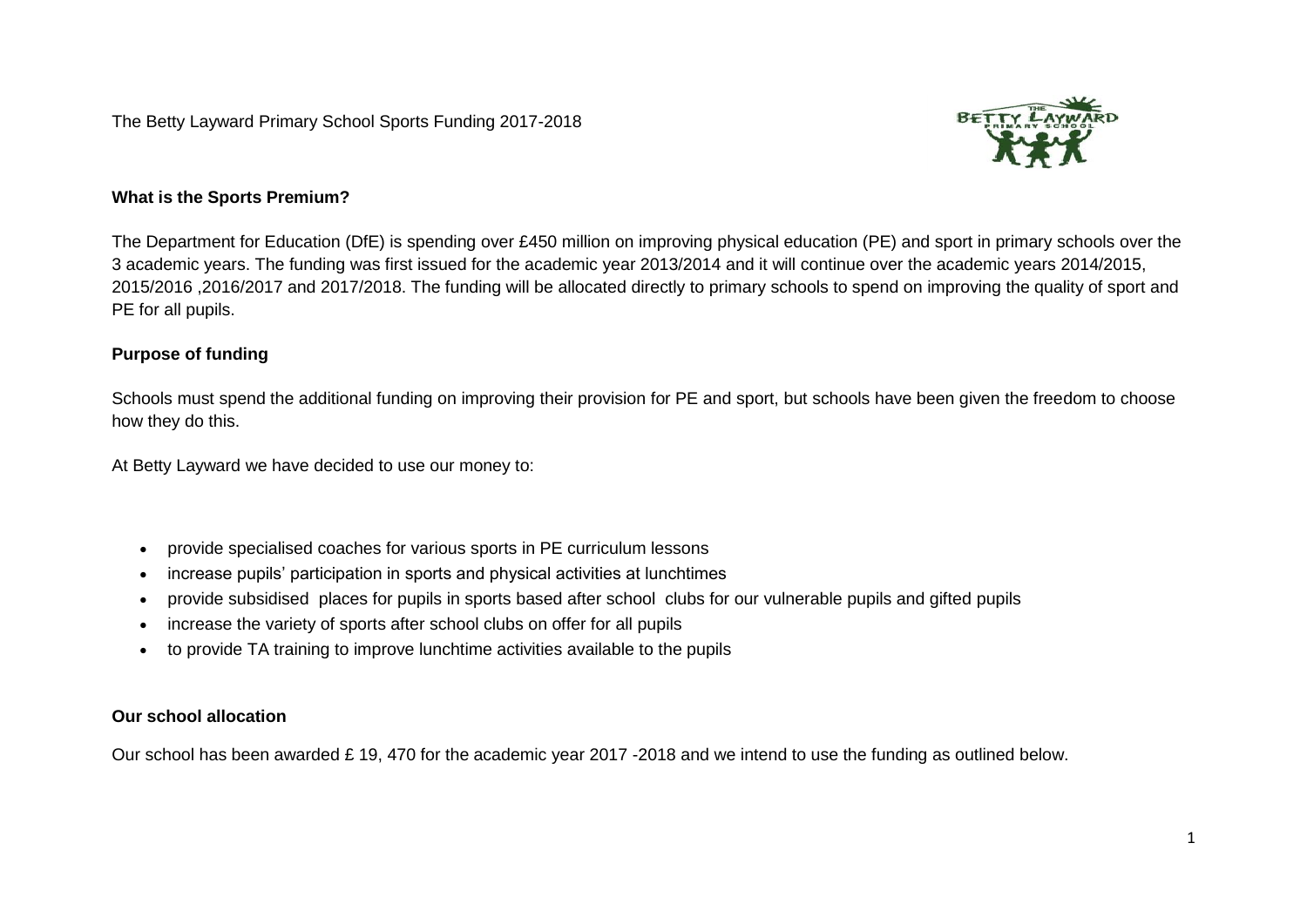| <b>Funding used towards</b>                                                                                                                                                                                                                                                                                                                                 | Funding<br>allocated                                         | <b>New</b><br><b>or</b><br>cont'd<br>activity     | Information<br>(Year<br>group,<br>pupils, time<br>scale)                                                                                                                                                                                                                                                  | Intended outcome                                                                                                                                                                                                                                               | Impact (measured at end<br>of academic year)                                                                                                              | <b>Evidence of success</b> |
|-------------------------------------------------------------------------------------------------------------------------------------------------------------------------------------------------------------------------------------------------------------------------------------------------------------------------------------------------------------|--------------------------------------------------------------|---------------------------------------------------|-----------------------------------------------------------------------------------------------------------------------------------------------------------------------------------------------------------------------------------------------------------------------------------------------------------|----------------------------------------------------------------------------------------------------------------------------------------------------------------------------------------------------------------------------------------------------------------|-----------------------------------------------------------------------------------------------------------------------------------------------------------|----------------------------|
| To provide specialised<br>sports coaching:<br>Tennis coaching<br>(1 coach and<br>court) 5 sessions<br>are to be funded<br>across year 3<br>costing £720.<br>Swimming<br>$\bullet$<br>coaching (extra<br>lessons for chn<br>unable to swim<br>25m)<br><b>Cycle Training</b><br>17 children to<br>receive the<br>training who did<br>not receive it in<br>Y5. | £1000<br><b>Estimate</b><br>£750                             | <b>New</b><br><b>New</b>                          | Y3 60<br>pupils<br>Y6                                                                                                                                                                                                                                                                                     | Betty Layward has been<br>very successful in recent<br>years in the Orange<br>tennis tournament aimed<br>at Y4, 5 and 6. We have<br>not been successful in<br>the Mini Red tennis<br>tournament for the<br>previous 3 years. The                               | Y3 received<br>specialised<br>coaching in a sport<br>enjoyed within the<br>local community<br>and we were able<br>to use the local<br>club facilities. We |                            |
|                                                                                                                                                                                                                                                                                                                                                             | <b>New</b><br>£1500<br>(£750<br>Supplem<br>ented by<br>PTFA) | Y6 11<br>pupil's-<br>including<br>chn<br>PPG/SEN. | tennis coaching is<br>intended to provide<br>additional coaching for<br>Y3. The Mini Red<br>competition is aimed at<br>children working at Mini<br>Red level, Y2-4. The<br>tournament is in June.<br>Any children who cannot<br>swim 25m to receive<br>additional lessons to<br>support the children with | did not enter the<br>Mini Red<br>tournament in June<br>as we did not have<br>suitable players to<br>compete. I have<br>put a club in place<br>to support the<br>training of chn for<br>this tournament for<br>next year.<br>The pupil's voice<br>questionnaire |                                                                                                                                                           |                            |
|                                                                                                                                                                                                                                                                                                                                                             |                                                              |                                                   |                                                                                                                                                                                                                                                                                                           | this target.<br>There are some children<br>who did not receive the<br>opportunity to receive<br>cycle training whilst in<br>Y5. These overspill<br>children will receive the                                                                                   | indicated the chn<br>enjoyed the<br>coaching and using<br>the local tennis<br>courts.<br>The swimming<br>lessons were not<br>booked as the                |                            |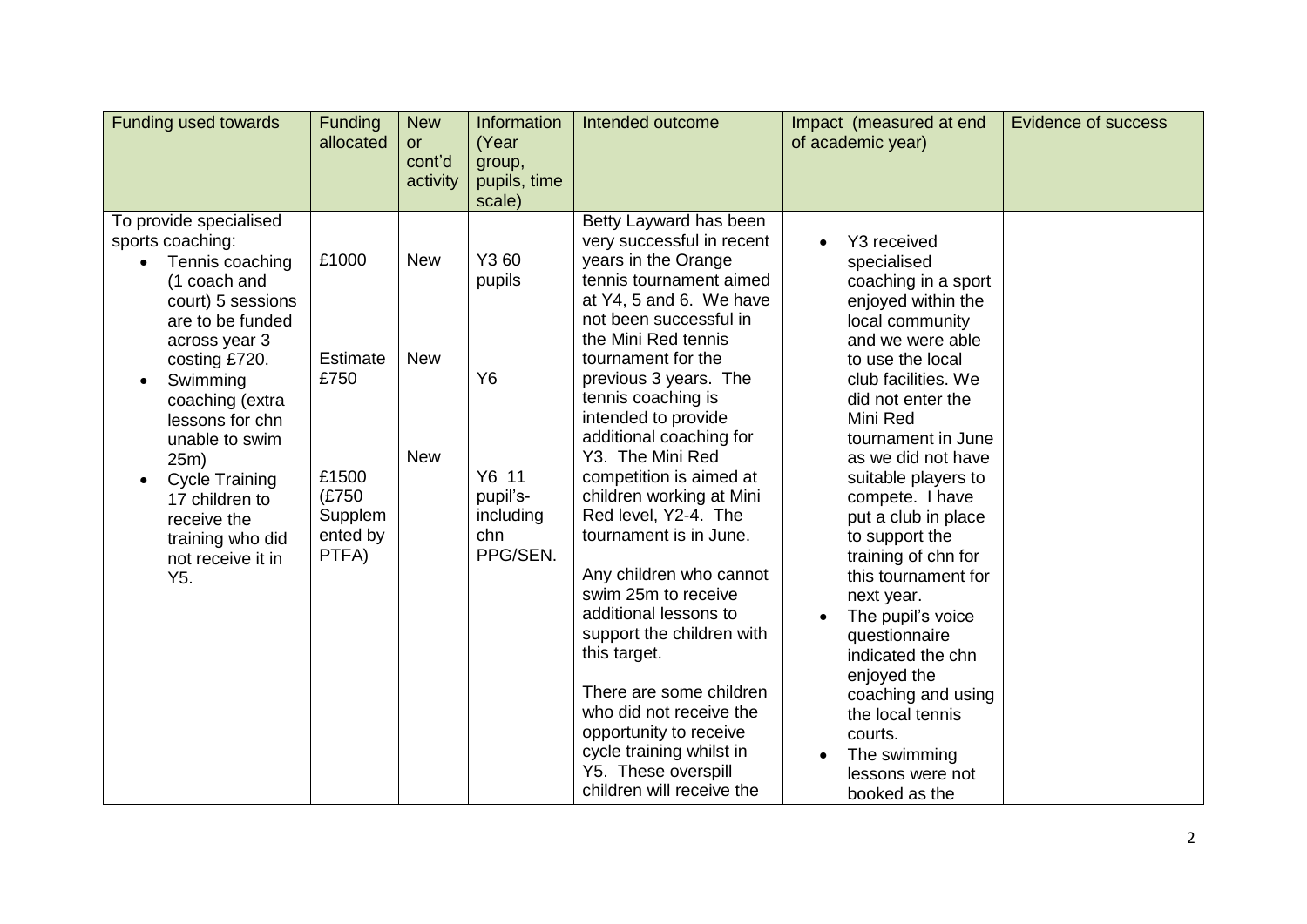|                                                                                                                                                                                                                                                                                                                                                                                                                                 |                       |                                                 |                            | training in Y6. Training<br>scheduled June 2018.                                                                                                                                                                                                                                         | leisure centre did<br>not support the<br>booking.<br>17 chn received<br>the cycle training<br>resulting in all of<br>the chn leaving the<br>school with Level<br>1/2 cycle<br>proficiency<br>competence.                                                                                                                                                                                                                                                                                                                                                                                                                                                                                      |
|---------------------------------------------------------------------------------------------------------------------------------------------------------------------------------------------------------------------------------------------------------------------------------------------------------------------------------------------------------------------------------------------------------------------------------|-----------------------|-------------------------------------------------|----------------------------|------------------------------------------------------------------------------------------------------------------------------------------------------------------------------------------------------------------------------------------------------------------------------------------|-----------------------------------------------------------------------------------------------------------------------------------------------------------------------------------------------------------------------------------------------------------------------------------------------------------------------------------------------------------------------------------------------------------------------------------------------------------------------------------------------------------------------------------------------------------------------------------------------------------------------------------------------------------------------------------------------|
| To increase pupils<br>participation in sports<br>and physical activity<br>after school by;<br>provide a range of sports<br>club opportunities-Free<br>places in clubs-11<br>sessions per term over 3<br>terms.<br>Gifted and<br>$\bullet$<br>talented tennis<br>club<br>Gifted and<br><b>Talented football</b><br>-girl's and boys<br>club<br>Support for the<br>already available<br>clubs for least<br>active chn<br>(summer) | £945<br>£1400<br>£400 | Contin<br>ued<br>Contin<br>ued<br>Contin<br>ued | $Y2-6$<br>$Y5-6$<br>$YR-6$ | To provide opportunities<br>for a range of chn to take<br>part in clubs<br>To offer a second club to<br>chn who already receive<br>1 tennis lesson a week<br>To offer a further football<br>lesson to those who<br>show talent<br>To offer part funding<br>towards clubs for PPG<br>chn. | We entered a girl's<br>team and a boy's team<br>into the Orange tennis<br>Tennis-Chn<br>tournament. We won<br>competed in<br>the tournaments and<br>Orange<br>will now represent<br>tournament and<br>Hackney in the London<br>Green tournament.<br>Youth Games, June<br>Chn won the<br>2018.<br>events and were<br>(Results-Joint 5 <sup>th</sup> /Joint<br>put through to<br>$10^{th}$ )<br>represent the<br>The girl's team won the<br>borough in the<br>Hackney 5aside<br>London Youth<br>tournament and the 6<br>Games.<br>aside tournament. The<br>Football-Chn<br>team now qualify to<br>competed in<br>represent Hackney in<br>Hackney 5 aside<br>the London Youth<br>tournament. Chn |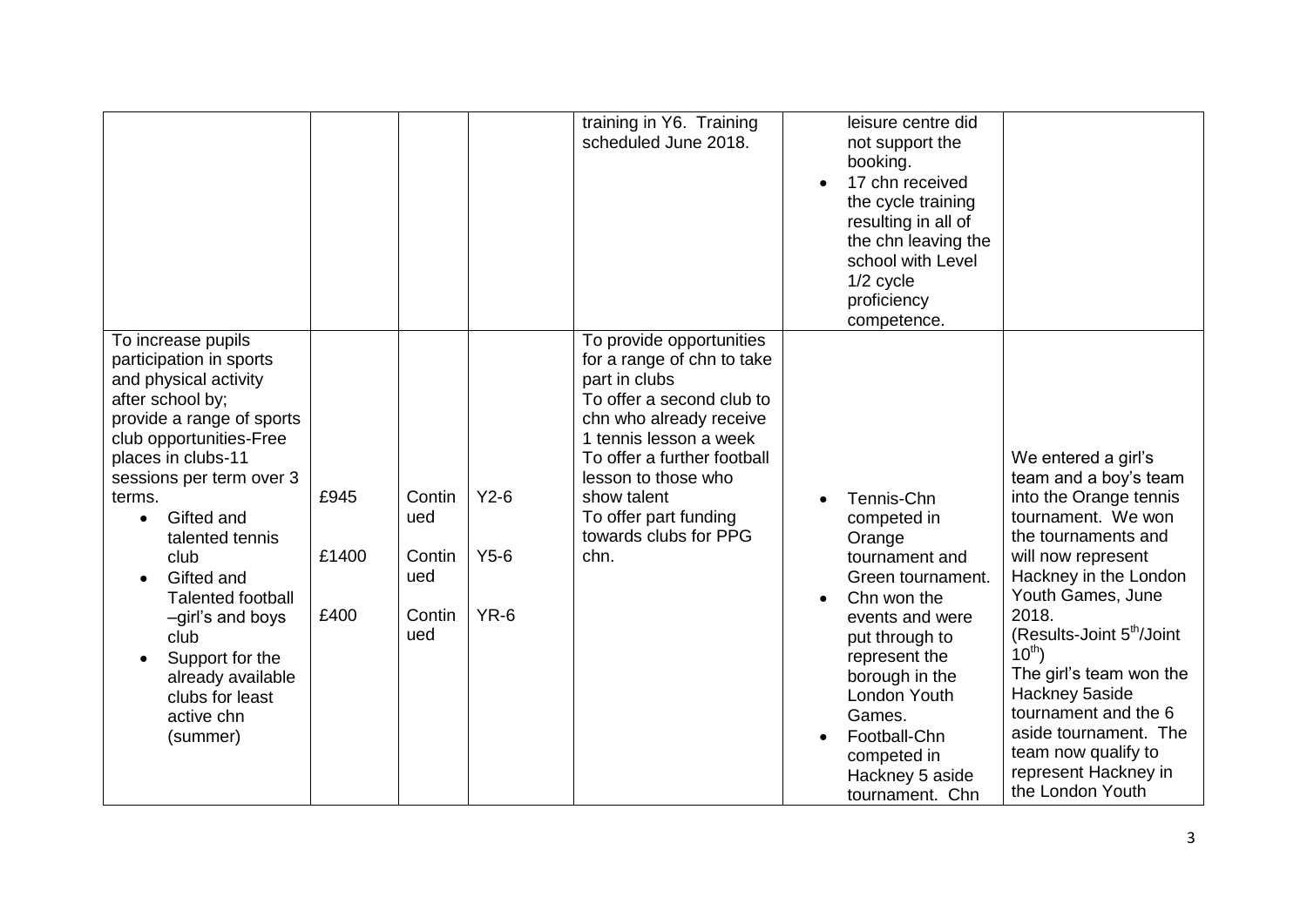|                                                                                                                                                                                                                                      |                                                                     |                                        |                            |                                                                                                                                                                                                                                                                | competed in<br>Hackney 6 aside<br>tournament.<br>The girls won the<br>events and were<br>put through to<br>represent the<br>borough in the<br>London Youth<br>Games. | Games, June 2018.<br>The teams played at<br>Tottenham Hotspur and<br>represented the school<br>in a league tournament.<br>(Results-Girls 1 <sup>st</sup> / Boys<br>3rd). |
|--------------------------------------------------------------------------------------------------------------------------------------------------------------------------------------------------------------------------------------|---------------------------------------------------------------------|----------------------------------------|----------------------------|----------------------------------------------------------------------------------------------------------------------------------------------------------------------------------------------------------------------------------------------------------------|----------------------------------------------------------------------------------------------------------------------------------------------------------------------|--------------------------------------------------------------------------------------------------------------------------------------------------------------------------|
| To increase pupils'<br>participation in sports<br>and physical activity at<br>lunchtimes by;<br>employing a<br>sports coach to<br>run organised<br>sports activities<br>at lunchtime-<br>Yoga club-for<br>identified group<br>of chn | £1300<br>(not<br>spent)<br>Yoga<br>club<br>during<br>Autumn<br>term | <b>New</b>                             |                            | To provide a range of<br>activities for chn in the<br>playground during<br>lunchtimes.                                                                                                                                                                         |                                                                                                                                                                      |                                                                                                                                                                          |
| To increase pupils'<br>participation in sports;<br>Run a sport's<br>competition<br>(Clissold Cup)<br>Sport's Relief<br>activities<br>Mile Run                                                                                        | £250<br>(£80<br>spent)<br>£750                                      | <b>New</b><br><b>New</b><br><b>New</b> | $Y3-6$<br>$YR-6$<br>$Y1-6$ | Our sport's coach runs a<br>competition with the<br>intention to allow<br>different groups of<br>children participate in a<br>sporting activity<br>PPG/boys/girls. The<br>competition allows local<br>schools to compete<br>against each other in<br>football. | Chn took part in a<br>competitive event against<br>local schools. 8 PPG<br>took part.<br>R-Y6 took part in the<br>Sport's Relief Mile Run.                           | It was reported by CT's<br>that chn were more<br>relaxed and ready to<br>learn following the Mile<br>Run. All CT's reported<br>that it had a positive                    |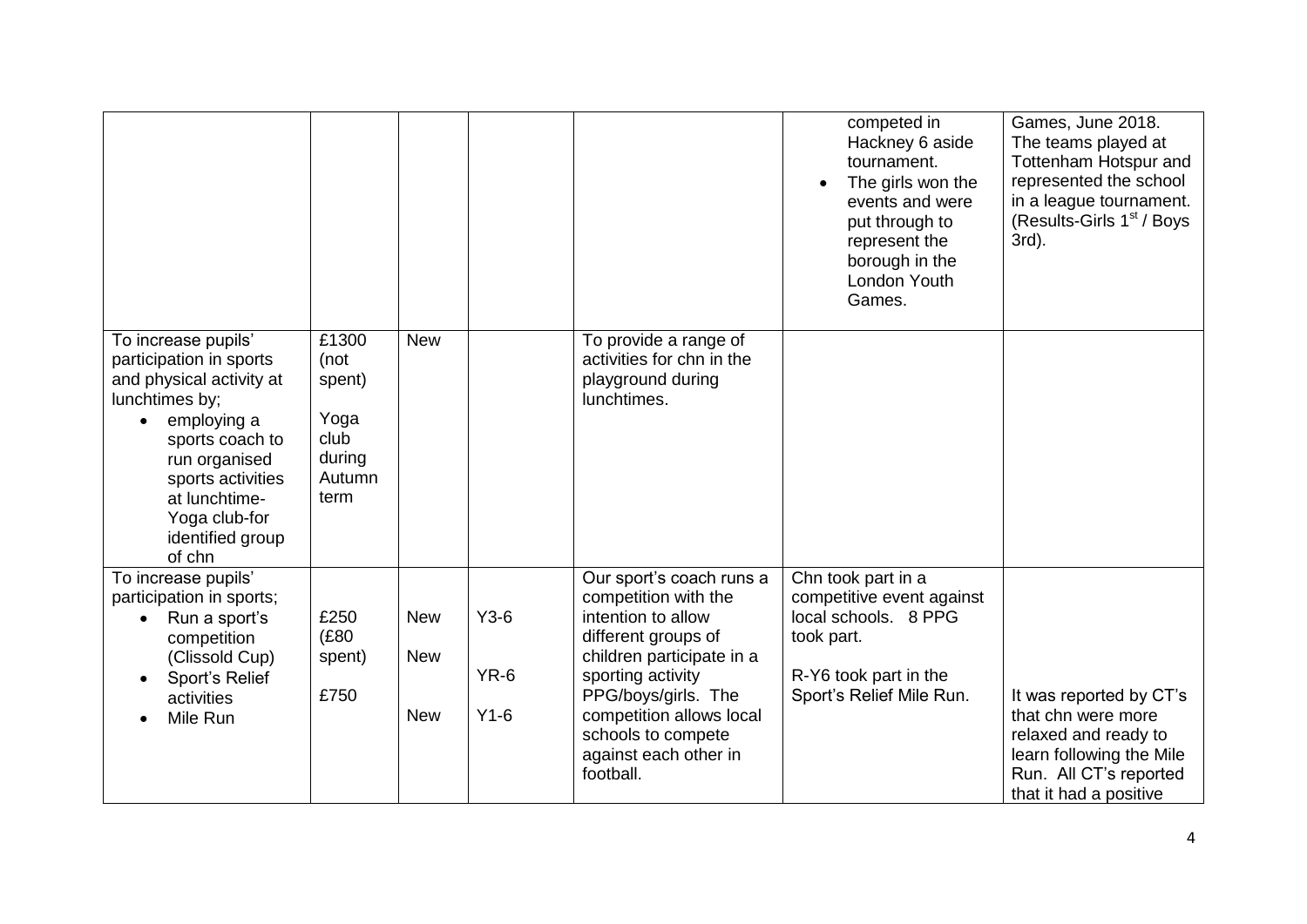|                                                |       |            | activity that does not<br>take place at Betty<br>Layward school.<br>Each class from Y1-6<br>on a weekly basis to<br>prepare for the Sport's<br>Relief run/healthier                                                                    | Each class were able to<br>participate in a sporting<br>took part in the Mile Run                                                                                                                                                                                                |                                                                                                                              | impact on the chn's<br>engagement in learning. |
|------------------------------------------------|-------|------------|----------------------------------------------------------------------------------------------------------------------------------------------------------------------------------------------------------------------------------------|----------------------------------------------------------------------------------------------------------------------------------------------------------------------------------------------------------------------------------------------------------------------------------|------------------------------------------------------------------------------------------------------------------------------|------------------------------------------------|
|                                                |       |            | lifestyle.                                                                                                                                                                                                                             |                                                                                                                                                                                                                                                                                  |                                                                                                                              |                                                |
| To provide TA training-<br>Playground training | £2000 | <b>New</b> | how to run effective<br>activities in the<br>The focus would be on<br>the whole school,<br>and mental activities.<br>For staff to provide a<br>range of games in the<br>and can be started off<br>with a member of staff,<br>children. | The intended outcome is<br>to provide TA training on<br>playground. This could<br>increase our Level 1 intra<br>school competition level.<br>providing more physical<br>school playground. The<br>training was intended to<br>use minimal equipment<br>but is handed over to the | All staff received<br>and enjoyed the<br>training.<br>Training to be<br>implemented 2018-<br>19 at the start of<br>the year. |                                                |
| To invest in PE                                |       | Contin     | The equipment is                                                                                                                                                                                                                       |                                                                                                                                                                                                                                                                                  |                                                                                                                              |                                                |
| Equipment<br>Sensory<br>$\bullet$              | £600  | ued        | needed to support the<br>teaching of PE.                                                                                                                                                                                               |                                                                                                                                                                                                                                                                                  |                                                                                                                              |                                                |